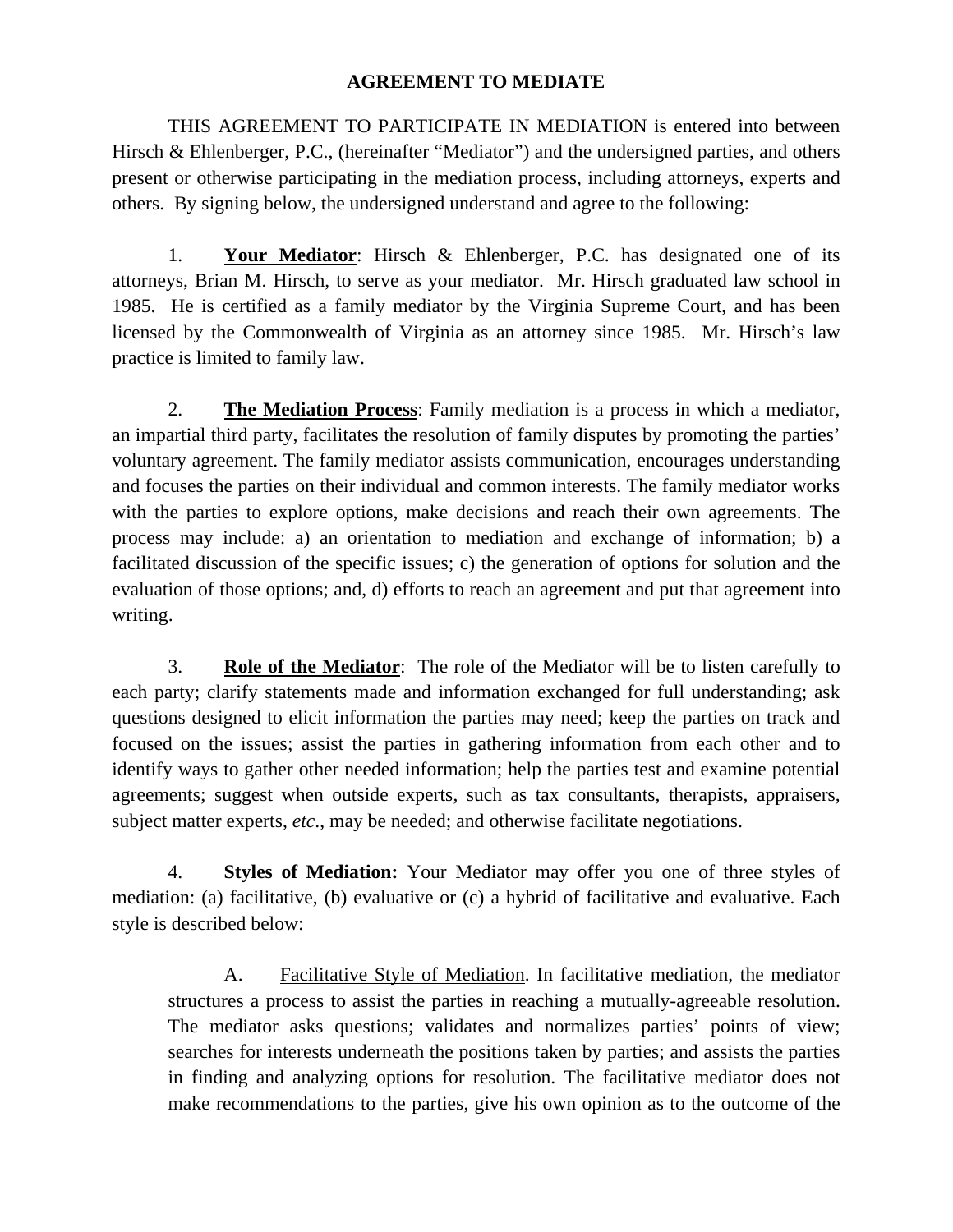case, or predict what a court would do in the case. Although the facilitative mediator does not make recommendations to the parties, he may generate options for the parties to consider. The facilitative mediator may provide legal information to the parties, such a copies of the Virginia statutes that pertain to the issues of custody, visitation, spousal support, child support and property division. However, the facilitative mediator will not provide legal advice.

B. Evaluative Mediation Style. Evaluative mediation is a process modeled on settlement conferences held by judges. An evaluative mediator assists the parties in reaching resolution by pointing out the strengths and weaknesses of their cases, and predicting what a judge would be likely to do in the event the case is litigated. Evaluative mediators are concerned with the legal rights of the parties rather than needs and interests, and evaluate based on legal concepts of fairness. In an evaluative mediation, the mediator helps the parties evaluate their legal position and "the costs versus the benefits" of pursuing a legal resolution rather than settling in mediation. It is important to stress that even with evaluative mediation, the process remains voluntary. Neither party is required to accept the opinions of the mediator. The evaluative mediator may provide legal information to the parties, such as copies of the Virginia statutes that pertain to the issues of custody, spousal support, child support and property division, and he may provide his opinion as to how the court will likely apply such statutes to the parties' case in the event the issues are litigated. However, the evaluative mediator will not provide legal advice.

C. Facilitative/Evaluative Hybrid Mediation Style. The third mediation style offered is a hybrid between facilitative mediation and evaluative mediation. With the facilitative/evaluative hybrid style of mediation, the mediator begins the discussion of each issue using the facilitative style of mediation. If neither party requests the mediator to evaluate the parties' respective positions, the mediator will not do so. However, if either party requests the mediator to evaluate the positions, the mediator will do so using the evaluative style. If the parties appear to have resolved an issue through facilitative mediation, the mediator may inquire whether either party desires an evaluation of the proposed resolution. If neither party desires an evaluation, the mediator will not do so and will move to the next issue. However, it either party indicates a desire for an evaluation of the proposed resolution, then the mediator will share his opinion.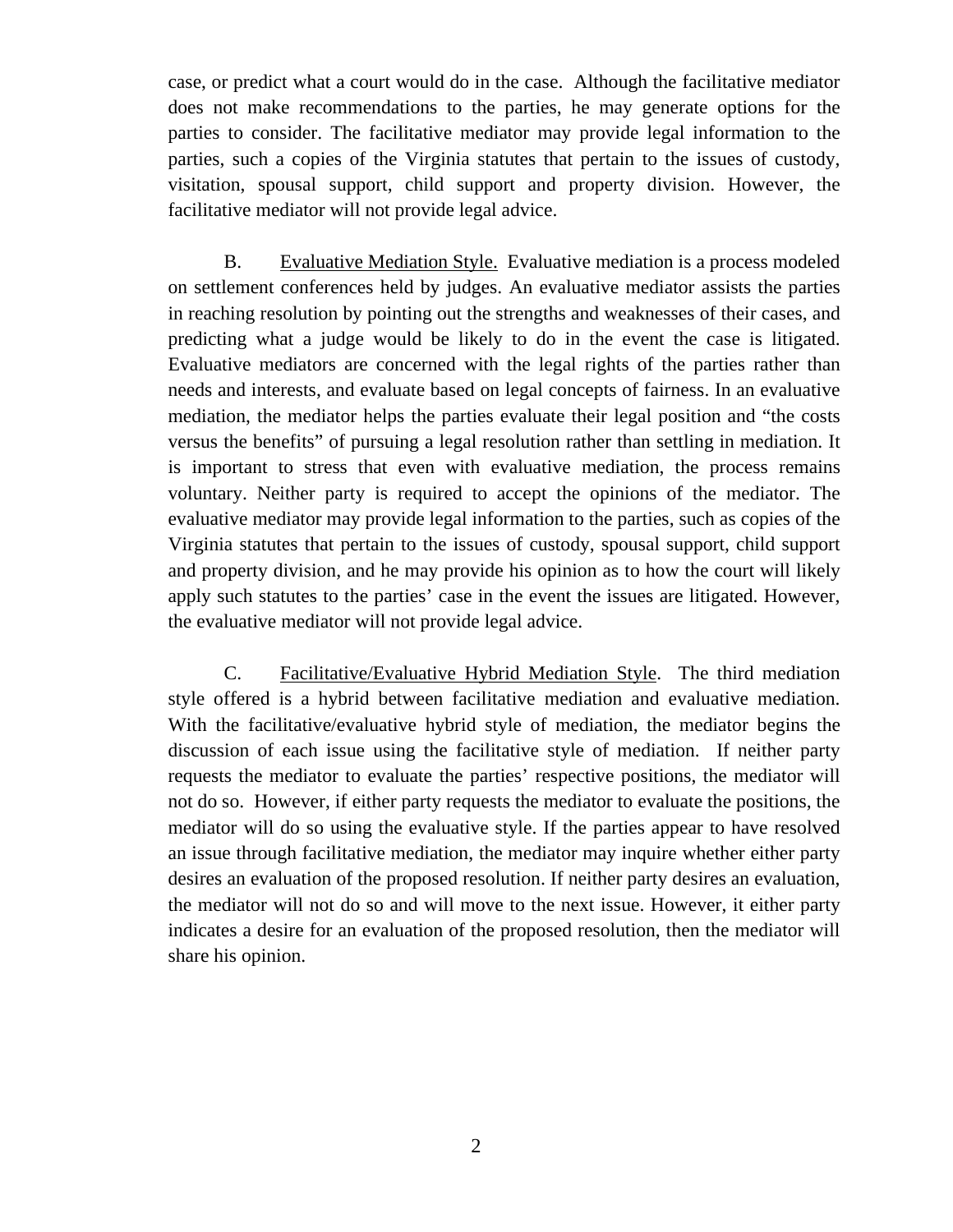5. **Confidentiality**: By Virginia Code Section 8.01-581.22, the communications made during and in connection with mediation are confidential as follows:

All memoranda, work products and other materials contained in the case files of a mediator or mediation program are confidential. Any communication made in or in connection with the mediation, which relates to the controversy being mediated, including screening, intake, and scheduling a mediation, whether made to the mediator, mediation program staff, to a party, or to any other person, is confidential. However, a written mediated agreement signed by the parties shall not be confidential, unless the parties otherwise agree in writing.

Confidential materials and communications are not subject to disclosure in discovery or in any judicial or administrative proceeding except:

- (i) where all parties to the mediation agree, in writing, to waive the confidentiality,
- (ii) in a subsequent action between the mediator or mediation program and a party to the mediation for damages arising out of the mediation,
- (iii) statements, memoranda, materials and other tangible evidence, otherwise subject to discovery, which were not prepared specifically for use in and actually used in the mediation,
- (iv) where a threat to inflict bodily injury is made,
- (v) where communications are intentionally used to plan, attempt to commit, or commit a crime or conceal an ongoing crime,
- (vi) where an ethics complaint is made against the mediator by a party to the mediation to the extent necessary for the complainant to prove misconduct and the mediator to defend against such complaint,
- (vii) where communications are sought or offered to prove or disprove a claim or complaint of misconduct or malpractice filed against a party's legal representative based on conduct occurring during a mediation,
- (viii) where communications are sought or offered to prove or disprove any of the grounds listed in § [8.01-581.26](http://leg1.state.va.us/cgi-bin/legp504.exe?000+cod+8.01-581.26) in a proceeding to vacate a mediated agreement, or
- (ix) as provided by law or rule.

6. **Mandatory Reporting:** According to Virginia Code §63.2-1509, if mediators have reason to suspect that a child is abused or neglected, they must report the suspected abuse immediately. Therefore, the information about the abuse is not confidential.

7. **Full Disclosure of Assets:** In domestic relations cases involving divorce, property, support or the welfare of a child, each party agrees to provide substantial full disclosure of all relevant property and financial information. The parties may discuss what happens in mediation with their spouses, advisors or others unless they agree otherwise by amending this Agreement in writing. Even if so amended, the parties may always discuss what was said and done in mediation with their respective attorneys, and the parties may jointly waive confidentiality by written agreement.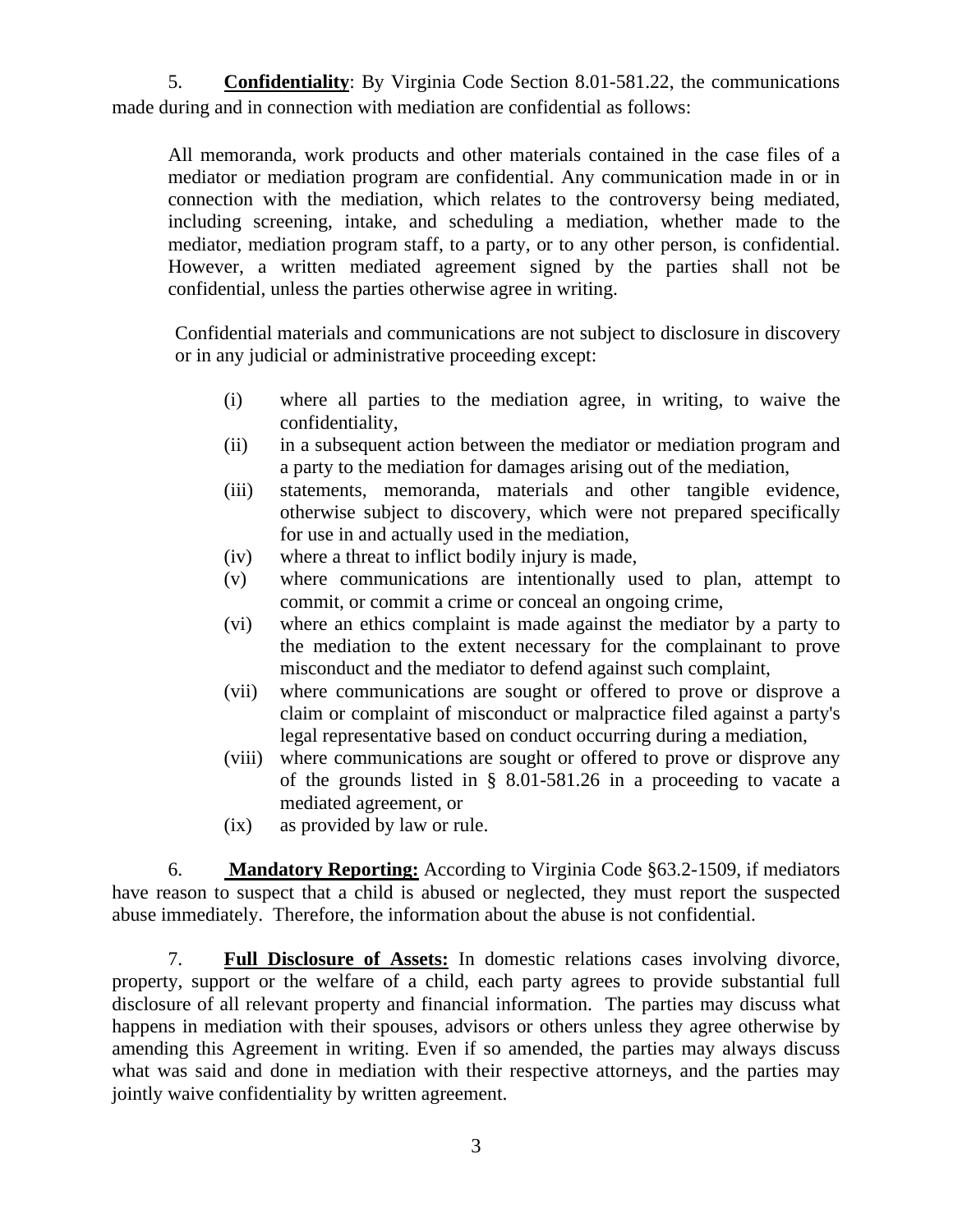8. **Voluntary.** The mediation process is voluntary and shall continue until any party or the Mediator terminates the process, or until an agreement is reached.

9. **Joint and Separate Sessions**: The Mediator may ask the parties to participate in joint sessions, where the Mediator and all parties are present, and at times the Mediator may ask to meet separately (known as a caucus) with each party, in turn. If during a caucus a party wants to share information with the Mediator that the party does not want repeated to the other party, then such position shall be stated to the Mediator during the caucus.

10. **Participation**: The parties agree to participate in good faith, treat each other and the Mediator with respect and courtesy, and allow others to speak without interruption.

11. **Legal Information and Advice**: The Mediator may provide the parties with legal information, forms, copies of statutes, *etc*. The Mediator does not provide legal advice. Each party to the mediation has the opportunity to consult with independent legal counsel at any time and is encouraged to do so.

12. **Terminating Mediation**: Any party or Mediator may decide that the process is not useful and terminate or indefinitely suspend the mediation. Before terminating the mediation, the parties and Mediator are encouraged (but not required) to discuss the reasons for the termination and consider any options offered for continuing.

13. **Agreement**: The parties agree that all terms of any agreement are considered settlement proposals and are non-binding until reduced to a final writing and signed by all parties. Any mediated agreement may affect the legal rights of the parties. Each party in the mediation process should have any draft agreement reviewed by independent counsel prior to signing the agreement.

14. **Court, Hearing and Other Important Dates**: The parties must keep themselves informed of any court or other hearing dates or other obligations set by the court or other agency in their case. Referral to and/or participation in mediation does not halt or delay the schedule of a court or administrative case until a settlement agreement is filed and properly brought by the parties to the attention of the court or agency.

15. **Fees**: The parties agree to pay for the Mediator's services at the rate of \$360.00 per hour. Services include all time the Mediator spends in an effort to assist the parties in the mediation process and includes, but is not limited to the following: (i) conducting the introductory session and individual telephone or in-person conferences to discuss and arrange mediation, (ii) preparing for a mediation session, (iii) conducting mediation sessions, (iv) researching or obtaining legal information for the parties, (v) drafting agreements and memoranda of understanding for the parties, (vi) drafting letters and emails to the parties and/or their respective counsel, and (vii) telephonic communications with the parties and/or their respective counsel. Unless the parties agree otherwise in writing, each party shall pay 50% of the Mediator's fees. Payment of the Mediator's fee is expected at time of service. The Mediator shall have the right to require payment of an advance fee before providing mediation services. The advance fee will be placed in the trust account of Hirsch and Ehlenberger, P.C. and will be used to pay fees as they are incurred. An advance